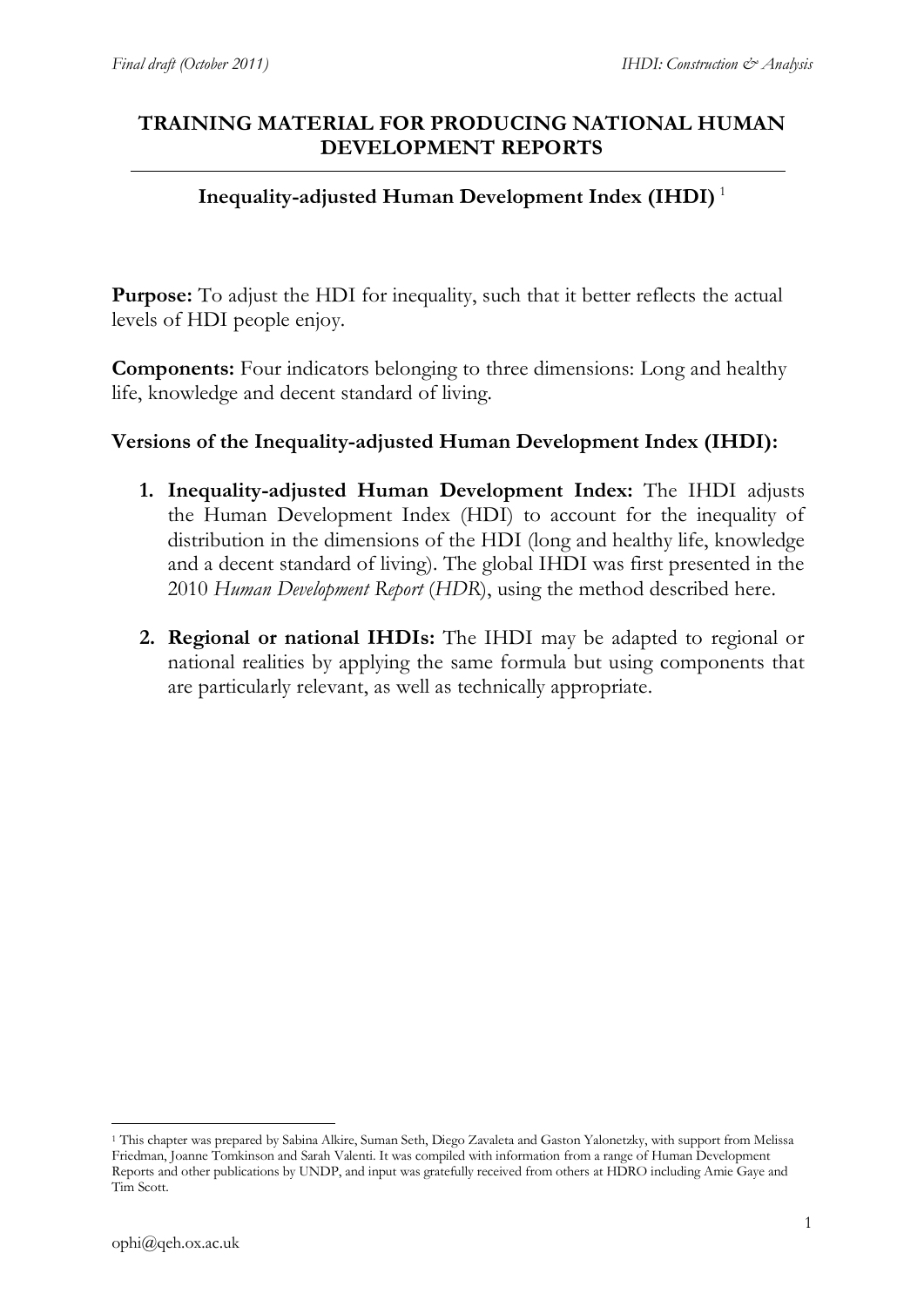# **IHDI: CONTENTS**

- 1. Overview
- 2. Components of the global IHDI
	- 2.1. Dimensions and indicators
	- 2.2. Data sources
- 3. Measurement
	- 3.1. Computing the IHDI: Step-by-step
	- 3.2. Methodological issues
	- 3.3. Examples
	- 3.4. Interpreting IHDI results
- 4. Potential innovations
	- 4.1. Regional adaptation: Latin America Regional *HDR* 2010
	- 4.2. National adaptation: Mexico National *HDR* 2010
	- 4.3 Potential data sources
- 5. Analysis and data presentation
	- 5.1. Potential analysis
	- 5.2. Creative data presentation
- 6. Limitations of the IHDI
- 7. References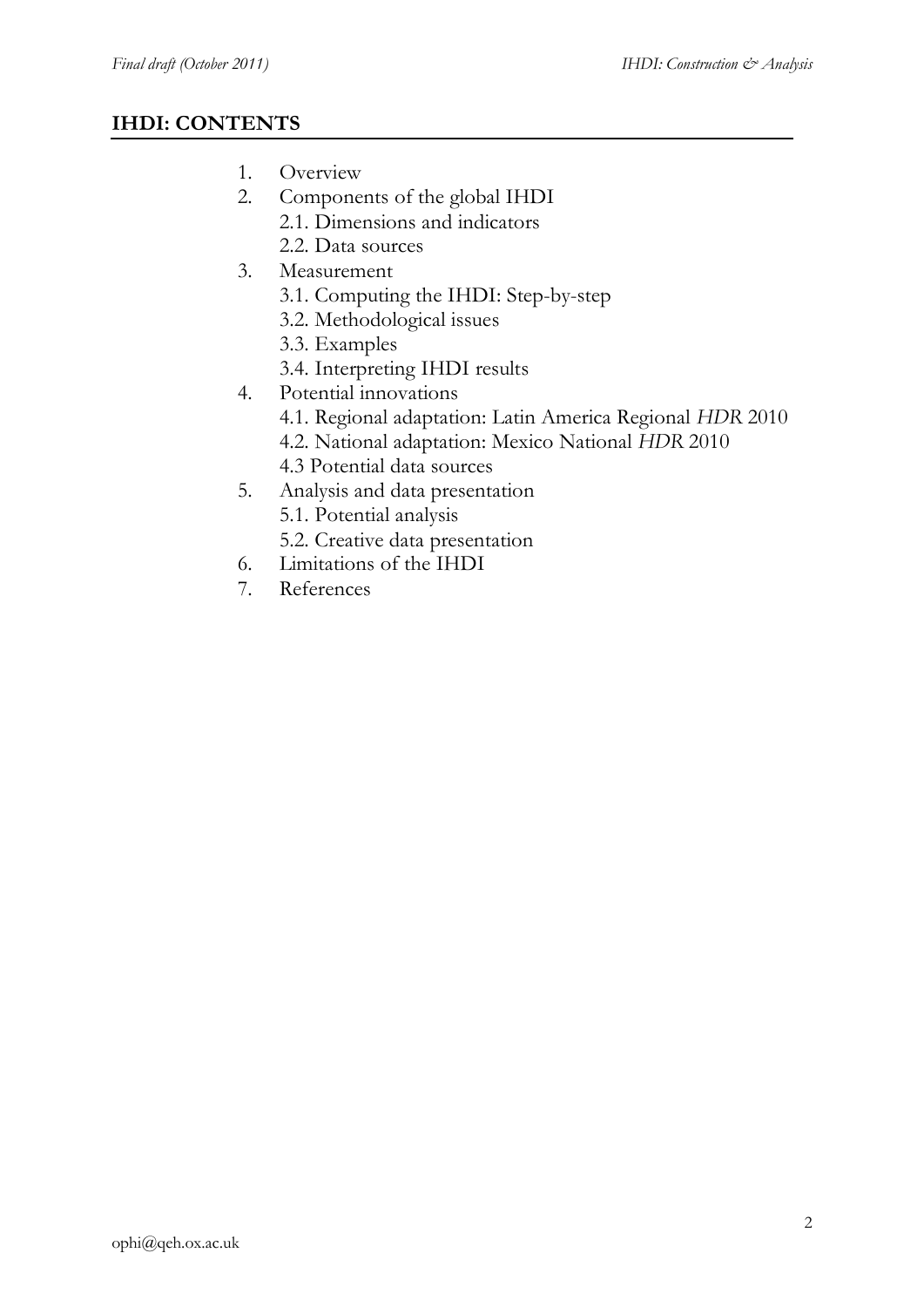# **1. OVERVIEW**

Since 1990, *Human Development Reports* (*HDR*s) have drawn attention to inequalities in different dimensions and sought to address them. Previous *HDR*s have released income-distribution adjusted Human Development Indices (HDIs) (annually from 1991 until 1994), reported income inequality in tables, and explored new measures (2006). But these exercises all reflected inequality in the income dimension alone.

The Inequality-adjusted Human Development Index (IHDI) is a new measure of the level of human development in a society that accounts for inequality in all dimensions of the HDI. Building on an innovation in the 2002 Mexico *HDR* (recently extended in the 2010 Regional *HDR* for Latin America), the IHDI is designed to be directly comparable to the Human Development Index (HDI), reflecting inequality in each of its dimensions for a large number of countries. The IHDI can be used for international comparisons (the global IHDI), as presented for the first time in the 2010 *HDR*, or can be modified for national-level exercises (more on this below).

The HDI represents a national average of human development achievements in three dimensions: long and healthy life, knowledge and decent standard of living. Like all averages, it conceals all disparities in human development across the population within the same country. The IHDI takes into account not only the average achievements of a country in these three dimensions but also how those achievements are distributed among its citizens. It does so by reducing or "discounting" each dimension's average value according to its level of inequality.

The IHDI is built around Atkinson's (1970) well-known concept of "equally distributed equivalent" (EDE) achievements. To understand this idea, it can help to think of each person in a society as having a "personal HDI." The IHDI for this society is the personal HDI that the average person would experience, given the country's current level of inequality. Thus the IHDI provides a more accurate approximation of the HDI levels that people actually experience in each country.

The IHDI will be equal to the HDI when there is hardly any inequality between people and will fall further below the HDI the more inequality there is. In comparison with the IHDI, the HDI can be viewed as an index of **potential** human development (the average HDI people **could**  enjoy given today's overall achievements **if** there were low inequality). In contrast, the IHDI reflects the **actual** level of human development (accounting for inequality) that the average person experiences at present. The difference between the HDI and the IHDI measures is the "loss" in potential human development due to current levels of inequality.

It is important to stress that some inequality is inevitable and legitimate, because people's abilities and values differ; it can also be constructive in providing incentives. So the IHDI has a relatively mild penalization of inequality because of its chosen "inequality aversion factor." How strongly inequality is penalized can be adjusted by changing this factor. The inequality aversion factor sets strength of penalization. In other words, they can have some inequality and their IHDI will still be very close to their HDI.

The IHDI directly links inequalities in **each** dimension of the HDI to the resulting loss in human development, thus it can help inform policies towards inequality reduction and assist in evaluating their impact. Large HDI losses due to inequality indicate that society has much to gain from concentrating its efforts on equity-improving reforms. Also, the IHDI has been designed so that (data permitting) national IHDIs can be decomposed by sub-groups, such as regions or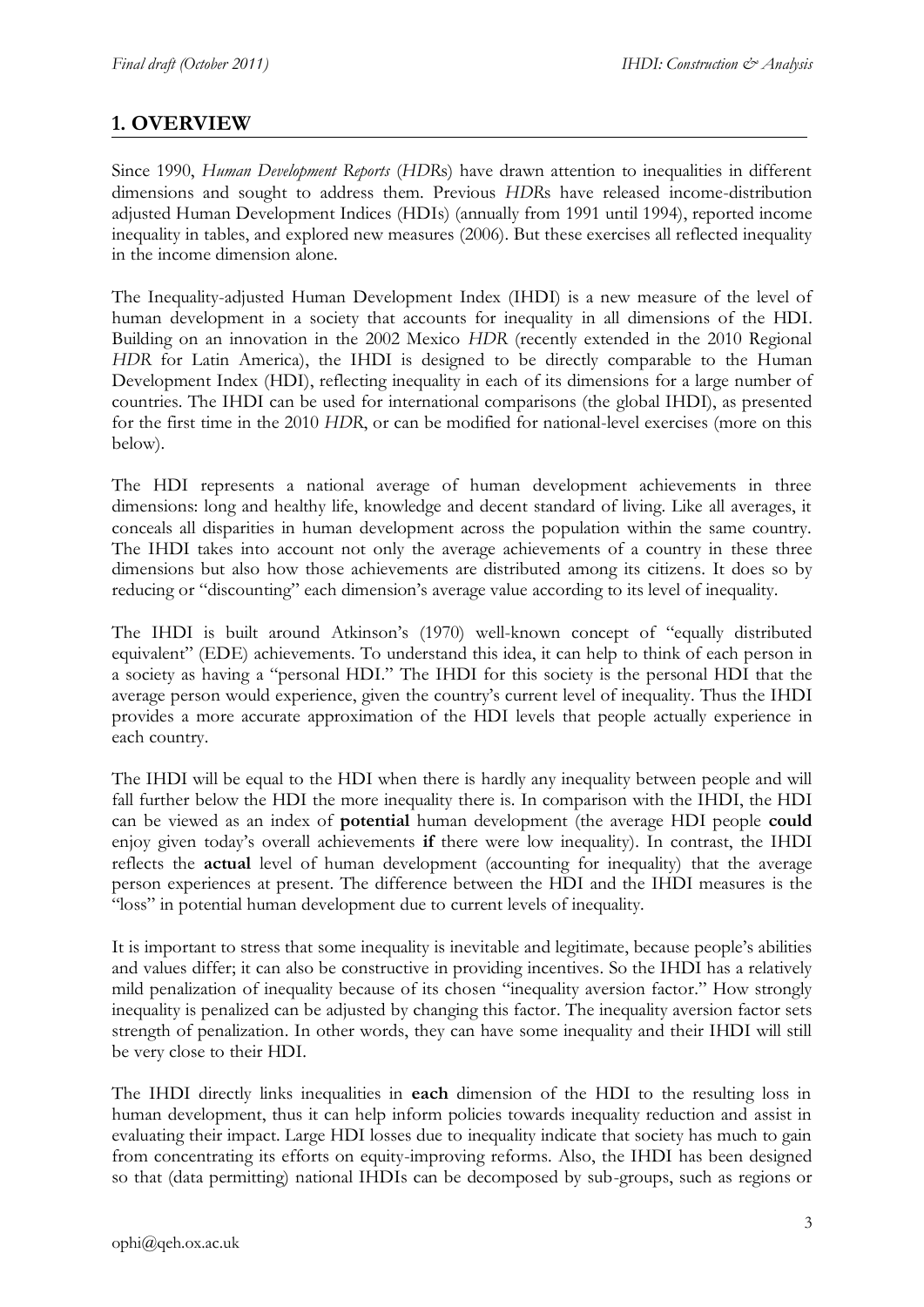ethnic groups, to highlight differences between human development achievements for these groups (something that cannot be done accurately using the Gini coefficient, for example). More generally, a focus on the IHDI may prompt societies and governments to favour development strategies that promote all-encompassing growth. That is to say growth that improves average human development attainments and the distribution of those attainments in all three dimensions.

## **2. COMPONENTS OF THE GLOBAL IHDI**

### **2.1 Dimensions and indicators**

The main components of the global IHDI build upon those of the global HDI. Figure 1 lists the components of both indices and how they are measured. They have three dimensions: (i) long and healthy life, (ii) knowledge and (iii) decent standard of living.

In both the HDI and the IHDI, dimension indices are constructed using four indicators: health is measured by life expectancy at birth; knowledge is measured by mean years of schooling for adults aged 25 years and older<sup>2</sup> and expected years of schooling for children of school-going age<sup>3</sup>; and decent standard of living is measured by GNI per capita.<sup>4</sup>



#### **Figure 1. Components of the global IHDI**

It would be natural to construct the IHDI using precisely the same indicators as the HDI while taking into account inequality in each of the variables. However, most HDI indicators do not reflect distribution. The GNI per capita figures are drawn from national accounts, and life expectancy and school life expectancy data are available for groups. Therefore the IHDI uses related indicators for each dimension. The assumption is that the inequality in each related

<sup>3</sup> "Number of years of schooling that a child of school entrance age can expect to receive if prevailing patterns of age-specific enrolment rates were to stay the same throughout the child's life." (UNDP, 2010, p 223).

<sup>&</sup>lt;sup>2</sup> "Average number of years of education received by people aged 25 and older in their lifetime based on education attainment levels of the population converted into years of schooling based on theoretical durations of each level of education attended." (UNDP, 2010, p 224).

<sup>&</sup>lt;sup>4</sup> A detailed explanation of how the HDI is calculated is provided in the "Training material for Producing National Human Development Reports: The Human Development Index" section of this primer.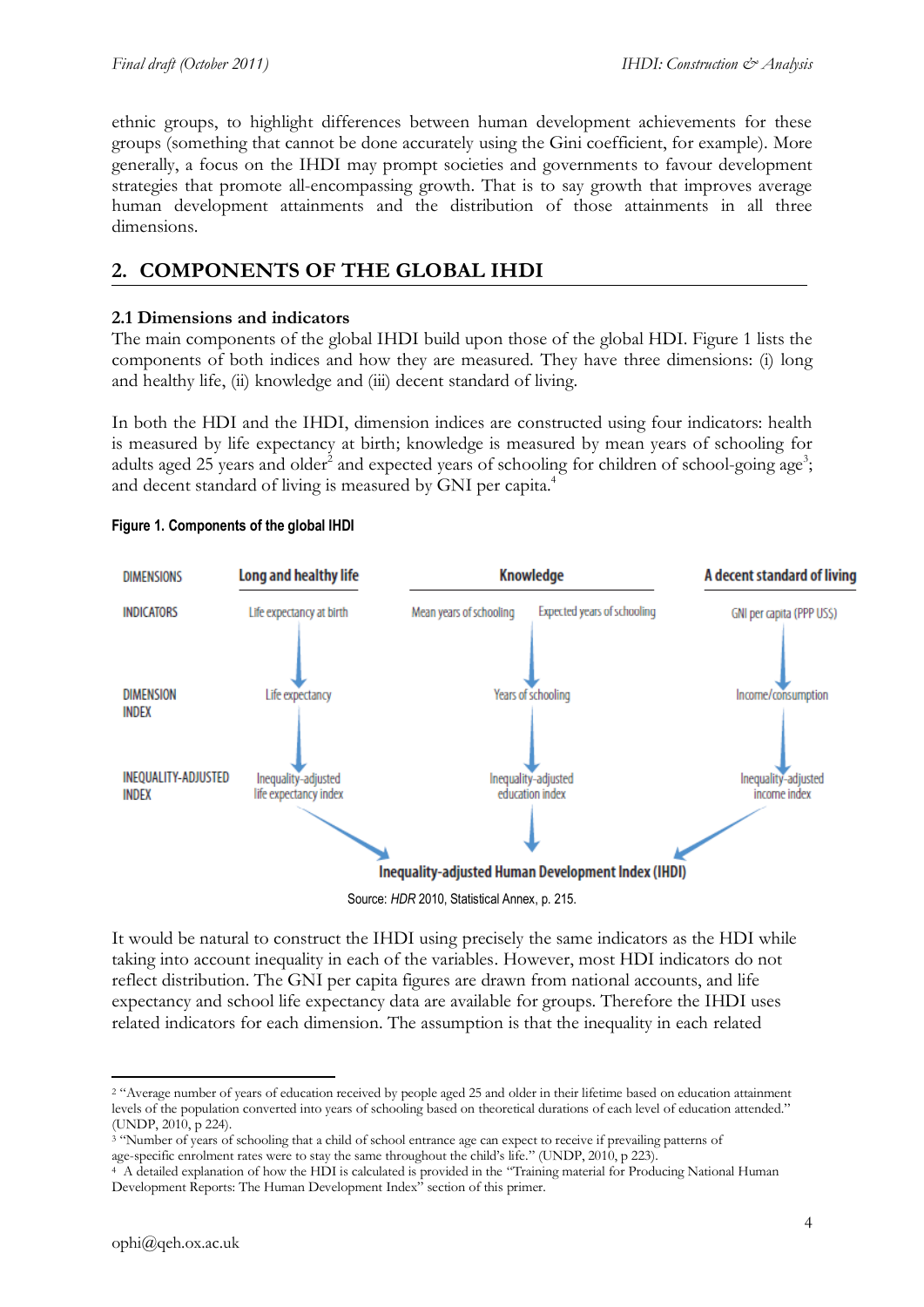variable across the population is a relevant proxy for inequality in each of the three HDI dimensions.

The IHDI adjusts the HDI for inequality across people using three indicators:

Health: measured using life expectancy for different age cohorts.<sup>5</sup>

**Knowledge**: measured using mean years of schooling of the adult population from household survey data.

**Decent standard of living**: measured using income per capita data from household surveys. Where income data are not available, consumption data, or incomes by population decile, or imputed incomes, are used to provide an estimate of income inequality. But these are not strictly comparable to IHDIs that use income data and are likely to underestimate inequality.

The global IHDI has been designed for international comparability thus its components are as comparable as data permit across countries. This is useful because it enables some comparison of the effects of inequality on human development between countries. This provides policy-relevant information for both national governments and the international community.

### **2.2 Data sources**

In contrast to the HDI, the global IHDI uses data from the following sources to track inequality in distribution between dimensions.

#### *Life expectancy (health dimension)*

Data from abridged life tables is taken from the United Nations Department of Economic and Social Affairs (UN DESA) (2011) "World Population Prospects: The 2010 Revision." This distribution is available across age intervals of  $(0, 1)$ ,  $[1,5)$ ,  $[5,10)$ ,..., $[85$  and more),<sup>6</sup> with the mortality rates and average age at death specified for each interval. Note that as this is groupbased data, all within-group observations are smoothed, hence health inequality in the population is underestimated.

#### *Years of schooling (knowledge dimension)*

Household survey data available in international databases include Eurostat's European Union Survey of Income and Living Conditions (EUSILC), the United Nations Children's Fund's Multiple Indicators Cluster Survey (MICS), the US Agency for International Development's Demographic and Health Survey (DHS), and the World Health Organization's World Health Survey (WHS).

*Household income or consumption (standard of living dimension)*

<sup>&</sup>lt;sup>5</sup> Note that the health component of the IHDI do not reflect socio-economic inequalities in life expectancy (e.g. whether multidimensionally poor people have lower life expectancy). Rather, it reflects inequality in anticipated life lengths, among age cohorts.

<sup>&</sup>lt;sup>6</sup> The notation means that the first group is  $0 \leq$  age  $\leq$ 1; the next group is  $1 \leq$  age $\leq$ 5, etc. In other words, the symbol '(' is used if the age **excludes** the number and '[' is used if the age **includes** the number that is next to the symbol.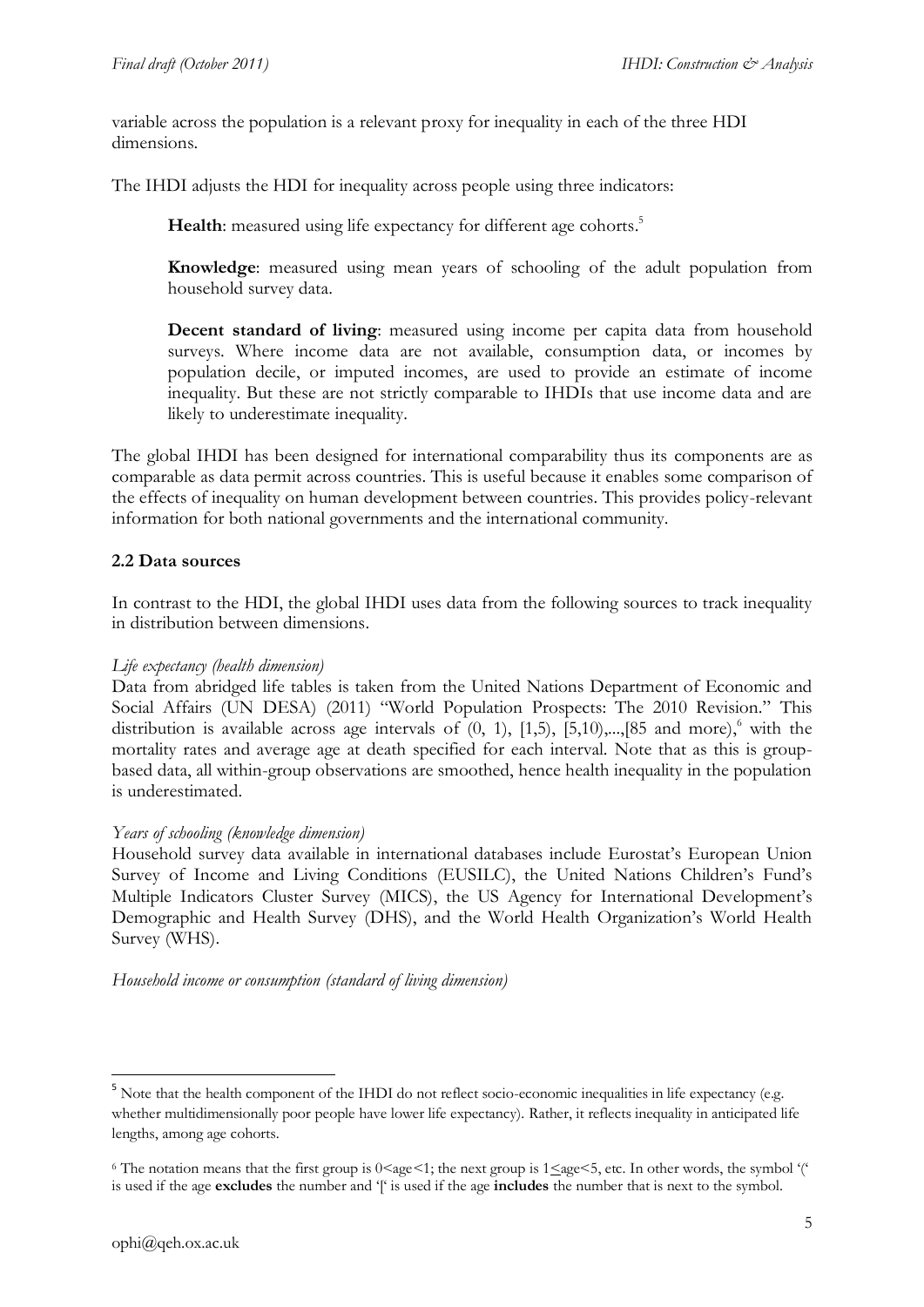Household survey data harmonized in international databases include the Luxembourg Income Study, EUSILC, the World Bank's International Income Distribution Database, the United Nations University's World Income Inequality Database, DHS, and MICS.<sup>7</sup>

A list of data sources per country used to estimate inequality is provided in Kovacevic (2010).

## **3. MEASUREMENT**

The IHDI adjusts the HDI for inequality in distribution of each dimension across the population (Alkire and Foster 2010). It is based on a distribution-sensitive class of composite indices proposed by Foster, Lopez-Calva and Szekely (2005), which draws on the Atkinson (1970) family of inequality measures (see box 1). Alkire and Foster (2010) further develop and generalize that methodology, specify its properties, and address particular considerations for the international IHDI.

The IHDI is computed as a geometric mean of geometric means, calculated across the population for each dimension separately. It is highly intuitive, because the measure is directly related to the idea of EDE income proposed by Atkinson (see box 2). Because the geometric mean is used ( $\alpha = 0$ ), the IHDI is not sensitive to the upper bound (or maximum value) used to normalize the dimensional indices. It is, however, sensitive to the lower bound or minimum value. Further, any country or level can be taken as a "standard" and others compared to it very easily.

#### **Box 1. The Atkinson family of inequality measures**

#### **Notation**

*x*: Distribution of achievements across people  $1-\alpha$ . The inequality aversion parameter W: Inequality adjusted equivalent achievement N: Total population  $x_n$ : The achievement of the  $n^{th}$  person, where  $n = 1, ..., N$ *g*: Geometric mean

The Atkinson family of inequality measures can be found in Atkinson (1970) and is based on the concept of "equally distributed equivalent income." The reference to "income" is due to the initial concern for the way income was distributed in societies. But in the context of well-being measurement, the concept of EDE can be similarly applied to any variable denoting a well-being-enhancing attribute or a functioning. Now imagine that aggregate well-being in a society is measured by the following function:

$$
W(x; \alpha) = \begin{cases} \frac{1}{N} \sum_{n=1}^{N} x_n^{\alpha} & \text{for } \alpha \leq 1 \& \alpha \neq 0 \\ \prod_{n=1}^{N} x_n^{\frac{1}{N}} & \text{for } \alpha = 0 \end{cases}
$$

,

where W, i.e. aggregate social well-being, is a function of a vector  $x$  of an attribute of well-being in the population and of (1- $\alpha$ ), which can be interpreted as a coefficient of relative inequality aversion.<sup>8</sup> The value of the attribute for individual  $\emph{n}$  is  $\emph{x}_{\emph{n}}$  and society consists of  $N$  individuals. $^{\textrm{g}}$ 

<sup>7</sup> In 2010, for roughly 15 countries, income was imputed based on an assets index computed from DHS or MICS (Harttgen and Klasen 2010).

<sup>&</sup>lt;sup>8</sup> The idea of relative inequality aversion is analogous to the notion of relative risk aversion in economics literature. Let us use the Greek letter  $\varepsilon$  to denote the inequality aversion parameter. There is a very straightforward relationship between  $\varepsilon$  and  $\alpha$ . Epsilon is equal to one minus alpha  $(\epsilon=1-\alpha)$ .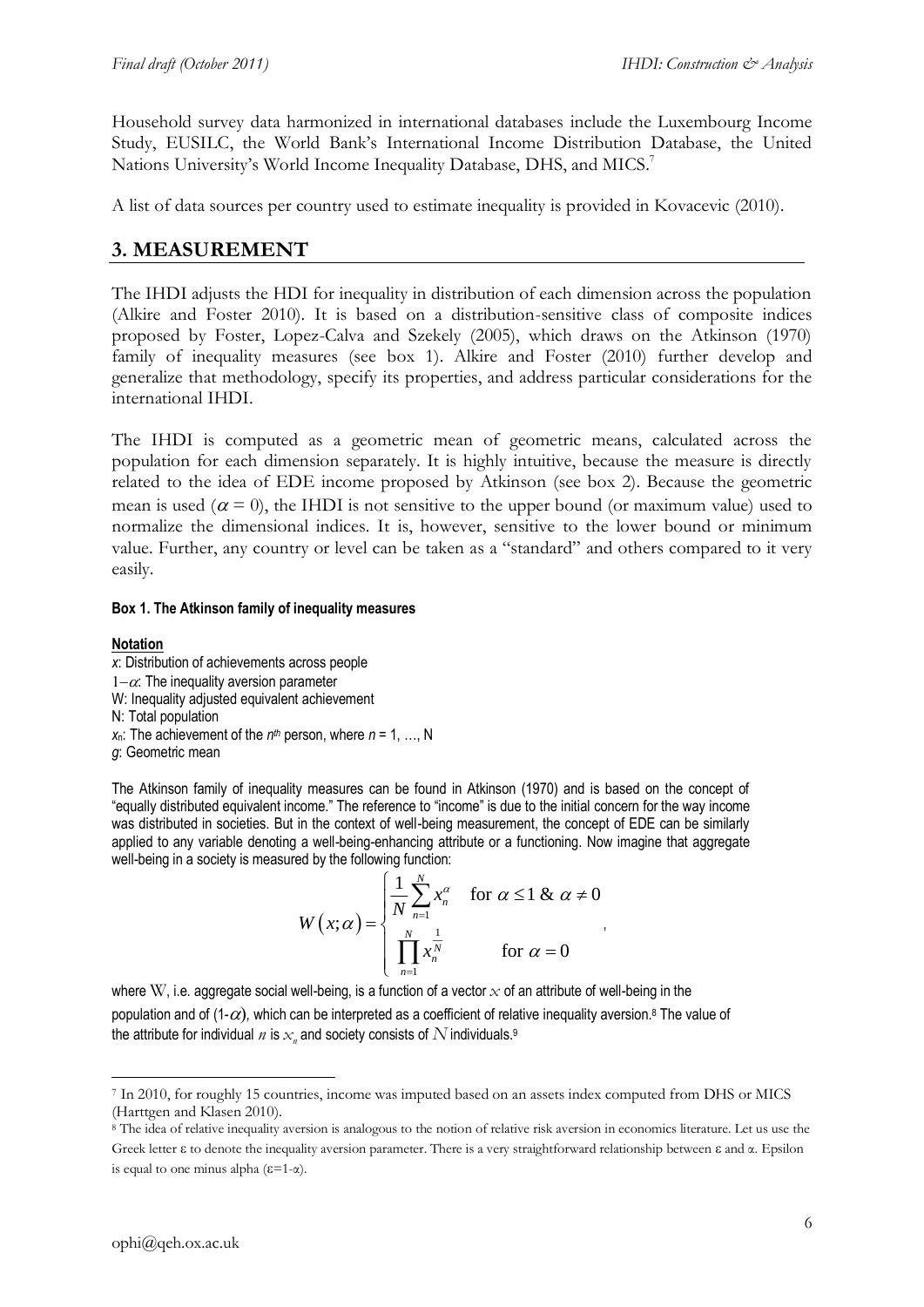EDE is the value of the attribute  $\chi$  that would yield the same social well-being,  $W$ , if the attribute were distributed evenly, with perfect equality. EDE is then equal to:

$$
W(EDE; \alpha) = \frac{1}{N} \sum_{n=1}^{N} EDE^{\alpha} = \frac{1}{N} \sum_{n=1}^{N} x_n^{\alpha} \rightarrow EDE(\alpha) = \left[ \frac{1}{N} \sum_{n=1}^{N} x_n^{\alpha} \right]^{\frac{1}{\alpha}}
$$

Note that well-being is equal to the mean value of the attribute when  $\,\alpha=$  1:  $\,W\big(x;1\big)\!=\!\overline{x}$  . When  $\,\alpha$  is less

than one and takes lower values, well-being becomes more sensitive to the lower values of the attribute, *x*. Hence any presence of inequality will reduce the value of EDE needed to attain the same level of well-being. Based on this idea, Atkinson proposed the following family of inequality indices:

$$
I(\alpha)=1-\frac{EDE(\alpha)}{\overline{x}}.
$$

The lower the value of  $\alpha$  and/or the higher the degree of inequality aversion, then the higher the value of  $I$  will be. The IHDI uses  $\alpha$  equal to 0 (in other words, an inequality aversion parameter equal to one). When  $\alpha$  = 0,

the EDE is the geometric mean,  $g$  or  $\ I\left( 0\right)$   $=$   $1-\frac{g}{\overline{z}}$  $=1-\frac{8}{\overline{x}}$ .

#### **Box 2. Key definitions**

**Path independence**: There are two concepts of path independence, one for traditional inequality measures (e.g. the mean log deviation) and another one for multidimensional well-being measures. The latter is relevant for the IHDI. For well-being measures, path independence means that we will get the same results in terms of well-being measurement if either: 1) we compute well-being for each individual and then aggregate across individuals to get social well-being; or 2) we compute well-being across individuals for each dimension separately, and then we aggregate across dimensions to get multidimensional social well-being.

**Sub-group consistency**: An inequality measure is sub-group consistent if it increases (or decreases) whenever inequality in any sub-group of the total population increases (or decreases), other things being equal. The IHDI is sub-group consistent. The Gini index is not.

**Equally distributed equivalent income**: The EDE is the income level which, if assigned to all individuals, produces the same social welfare as the observed distribution. It is the (equal) amount of HDI each person in a society would need to enjoy in order to produce the same level of overall IHDI as results from the actual distribution. The EDE depends on two factors: the actual distribution in a society and how intensely the measure penalises for inequality (the inequality aversion parameter). The IHDI uses the geometric mean, which imposes a mild penalty on inequality.

#### **3.1 Computing the IHDI: step by step**

There are three steps to computing the IHDI and its dimension indices. These are not difficult, and, even if you have not understood the Atkinson indices fully yet, you can easily compute and interpret the IHDI.

#### **Step 1. Measuring inequality in underlying distributions**

The basic formula is simple: the IHDI takes the ratio of the **geometric** mean and the **arithmetic** mean of a particular dimension. Because the geometric mean reflects inequality, this ratio is always less than 1, and it is smaller for distributions having greater inequality and closer to 1 for distributions with less inequality. The IHDI adjusts the dimensional HDI indices by this

-

<sup>&</sup>lt;sup>9</sup> In the case of a sample survey, the individual values  $x_i$  are weighted-up by the corresponding survey weights  $(w_i)$ , practically replacing  $1/N$  by  $w_i$  where  $w_i$  sum to 1."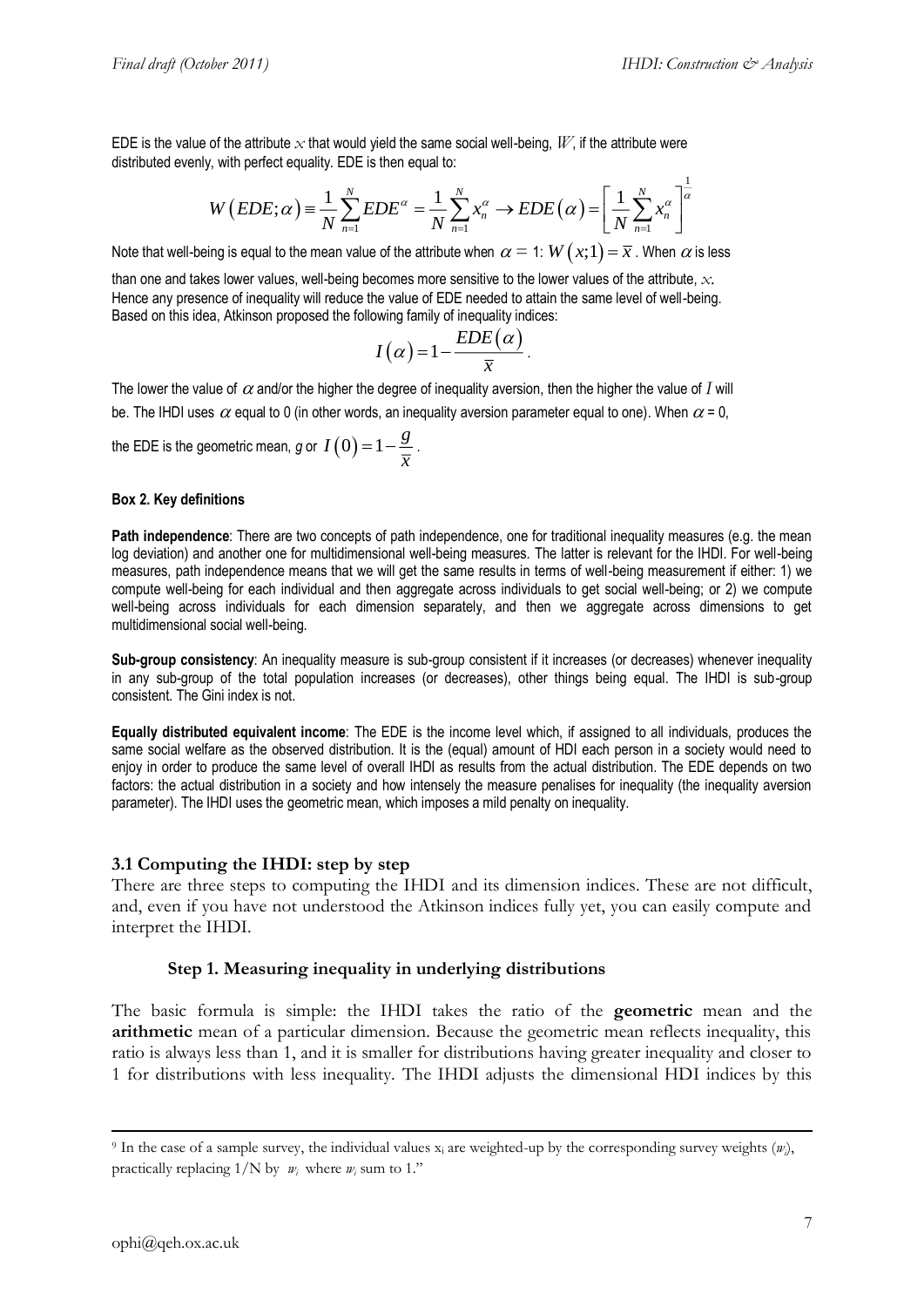ratio, then takes the geometric mean across the adjusted indices to form the new IHDI. There are several different ways of writing the IHDI formulae which are equivalent.

The first step is to generate the inequality adjustment factor from the distributional data (to learn how to prepare the data, please see "data preparation" below). To calculate the inequality adjustment factor  $F_{IX}$  take the ratio of the geometric and arithmetic means across a distribution of a variable X (H for Health, E for Education, and Y for Income). Use the income values directly without taking a natural logarithm. This ratio will be exactly the same as taking  $(1-A_x)$  – one minus the Atkinson index that uses an inequality aversion equal to one.

$$
F_{IX} = \frac{g_x}{\mu_x} = (1 - A_x)
$$

The overall IHDI can be computed directly using these three numbers. The simplest formula for IHDI is to multiply the HDI by the geometric mean of the three adjustment factors you have just created:

## $IHDI = (FIH \times FIE \times FIY)^{1/3} \times HDI$

This gives the overall IHDI value accurately. But it is important to understand not only the overall construction of the IHDI, but also the contribution to inequality of each of the dimension. To do this, we also create the dimensional indices of the IHDI below. Before we come to those, a few more technical observations are required for the steps just introduced.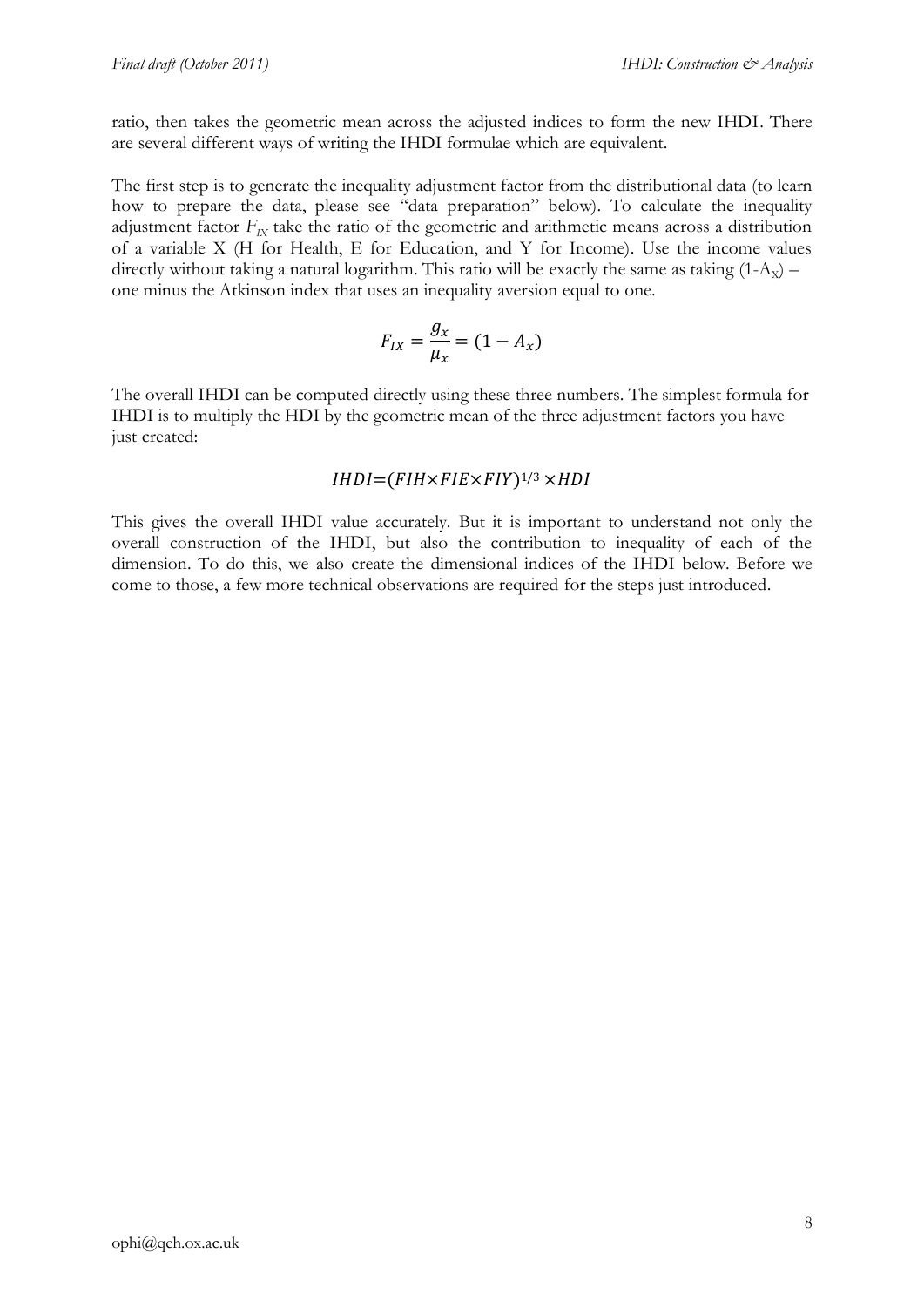## *Data preparation*

The geometric mean cannot be computed with zero or negative values. So prior to taking the means, the distributional data for schooling and income are treated as follows:

- For mean years of schooling, add one year to all valid observations to compute the inequality; this reflects, imperfectly, that people without formal schooling already have knowledge.
- For individual data on income or consumption per capita, replace the negative and zero incomes with the minimum value of the bottom 0.5 percentile of the distribution of positive incomes; remember that sampling weights must be applied. How is this justified? Recall that income can have zero or negative values; however, when incomes are low, households often rely on wealth, farming for personal consumption, local barter, savings or credit – information which is missing from income data. So we provide all households with at least a residual income level. The adjustment factor must be checked for robustness to small changes in the replacement value.<sup>10</sup>
- In the case of income or consumption data, also truncate the top 0.5 percentile of the distribution to reduce the influence of extremely high incomes.

### *Atkinson index*

For those who are already familiar with Atkinson's inequality indices, it might be easier to grasp the IHDI using notation that refers the Atkinson's inequality index, which is :  $A = 1-g/\mu$ , where g is the geometric mean and  $\mu$  is the arithmetic mean of the distribution. This can be equivalently written:

$$
A_x = 1 - \frac{\sqrt[n]{X_1 \dots X_n}}{\overline{X}}
$$

where  $\{X_1, \ldots, X_n\}$  denotes the underlying distribution in the dimensions of interest.  $A_x$  is obtained for each variable (life expectancy, years of schooling and disposable income or consumption per capita) using household survey data and the life tables.

## *Caveats*

Note that inequality figures produced from income data are not strictly comparable with those from consumption data, nor with imputed income. Note also that Atkinson inequality measures were in some cases calculated using only decile level income figures in 2010 because individuallevel data were not available. This will underestimate inequality because it ignores all inequality within each decile group.

Health inequalities, meanwhile, are measured by comparing the mortality of different age cohorts using life tables, mainly because direct data on central health indicators —such as child malnutrition —are not available across all countries. In many cases these might be preferred. Finally, note that the IHDI requires the very strong assumptions that the variables are ratio scale and have natural zeros. For more details see Alkire and Foster (2010) and Kovacevic (2010).

## **Step 2. Adjusting the dimension indices for inequality**

The (inequality-adjusted) dimension indices,  $I_{IX}$ , are obtained from the HDI dimension indices by multiplying them by this adjustment factor  $F_{IX}$ .

<sup>10</sup> See Kovacevic (2010).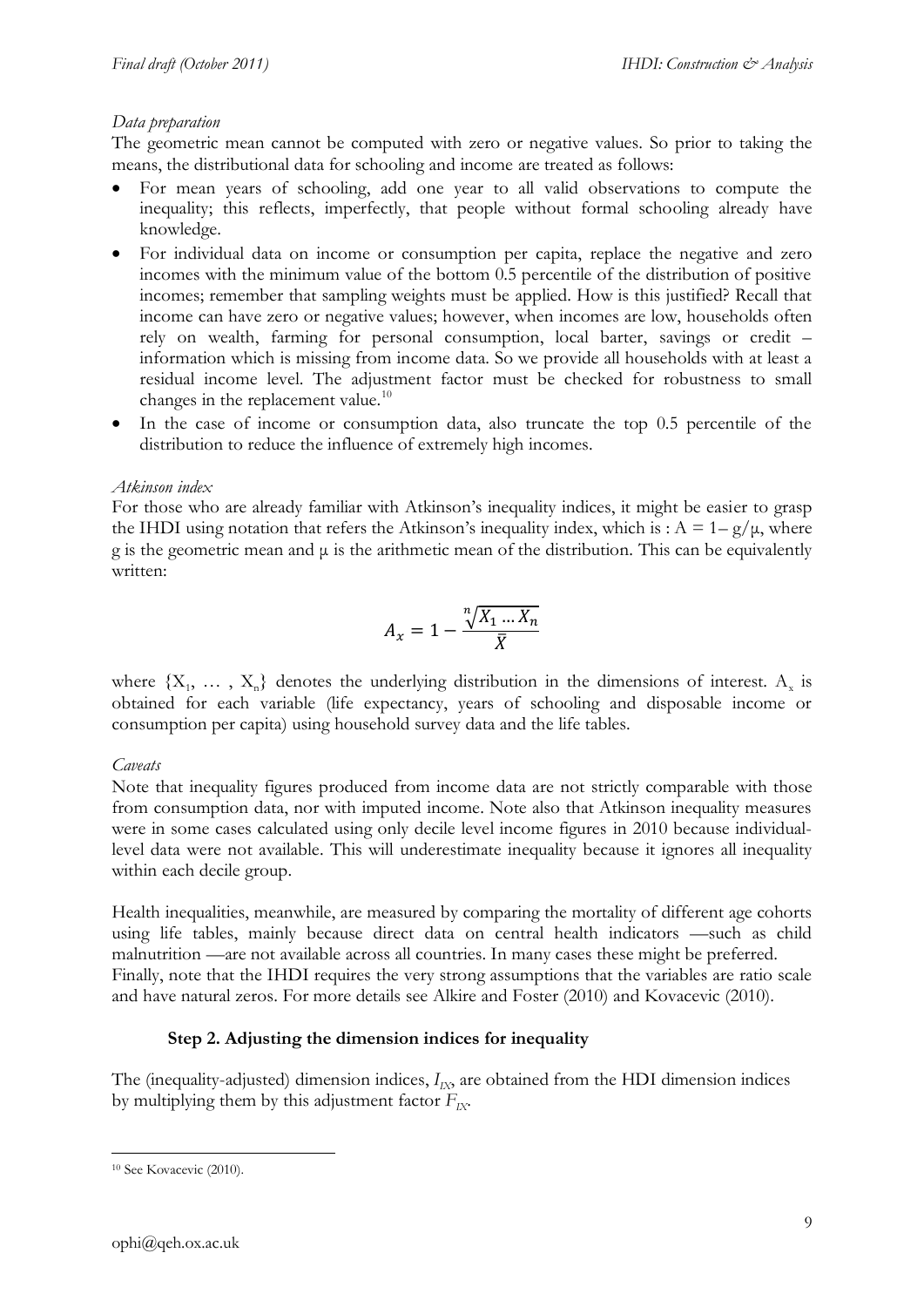$$
I_{I_X} = I_X(F_{IX}) = I_X(1 - A_X)
$$

This simple multiplication creates the three IHDI dimension indices reported in the 2010 *HDR*. As mentioned above, the IHDI methodology adds one new twist, in that unlogged income is used to calculate the inequality adjustment for the IHDI. This is because a distribution of the natural logarithm of income underestimates inequality in income, whereas the IHDI should reflect income inequality as accurately as it reflects inequality in the other dimensions.

Note that the IHDI can be **equivalently** calculated by taking the geometric mean of the three inequality-adjusted dimensional indices.

$$
IHDI = \left[\sqrt[3]{(F_{IH} \times F_{IE} \times F_{IV})}\right] \times HDI = \left[\sqrt[3]{(I_{IH} \times I_{IE} \times I_{IV})}\right]
$$

#### **Step 3. Computing percentage loss**

The most powerful message from the IHDI is to show how much of the HDI is being "lost" in the eyes of the average citizen, due to inequality. The percentage loss to the HDI due to inequality is calculated as:

$$
Loss = 1 - \frac{IHDI}{HDI}
$$

Similarly, the percentage loss in each dimension due to inequality is calculated as one minus the ratio of the inequality-adjusted dimension indices  $I_{IX}$ , and the HDI dimensional indices  $I_{X}$ :

$$
Loss = 1 - \frac{I_{IX}}{I_X}
$$

#### **3.2 Methodological issues**

The IHDI is based on a methodology that satisfies sub-group consistency (explained further in box 2). This ensures that improvements or deteriorations in the distribution of human development within a certain region or social group (while human development remains constant in the other groups) will be reflected in changes of the same direction in the overall measure of human development. This index is also path independent (see box 2), which means that the order in which data are aggregated across individuals, or groups of individuals, and across dimensions yields the same result—so there is no need to rely on a particular sequence or a single data source. This allows estimations for a large number of countries.

#### **3.3 Examples**

This section gives real and hypothetical examples of IHDI calculations to show how these formulae work in practice.

|                 | Indicator | Dimension<br>index $I_{x}$ | Inequality<br>adjustment<br>factor $F_{rx}$ | Inequality-adjusted<br>index $I_{\text{rx}}$ |
|-----------------|-----------|----------------------------|---------------------------------------------|----------------------------------------------|
| Life expectancy | 78.8      | 0.930                      | 0.957                                       | $(0.957)*(0.930)=0.890$                      |
| Mean years of   |           | 0.682                      |                                             |                                              |
| schooling       |           |                            |                                             |                                              |

#### **Example 1: Slovenia (real data)**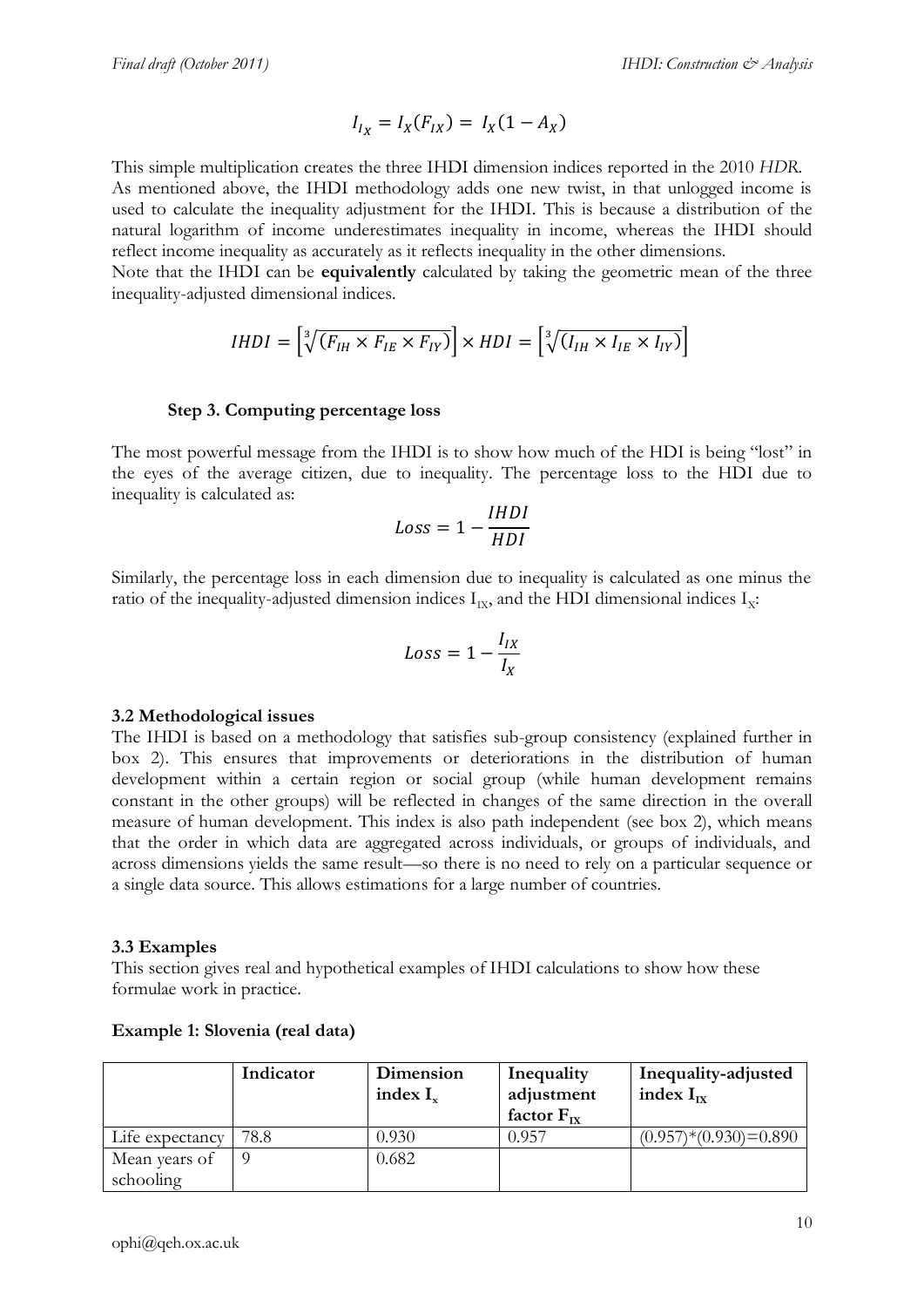| Expected years  | 16.7                                                                                                           | 0.811                           |                                 |                                     |
|-----------------|----------------------------------------------------------------------------------------------------------------|---------------------------------|---------------------------------|-------------------------------------|
| of schooling    |                                                                                                                |                                 |                                 |                                     |
| Education       |                                                                                                                | 0.782                           | 0.960                           | $0.960*0.782=0.751$                 |
| dimension       |                                                                                                                |                                 |                                 |                                     |
| index           |                                                                                                                |                                 |                                 |                                     |
| $GNI$ (ln)      | 10.16                                                                                                          | 0.780                           | $0.878^{11}$                    | $0.780*0.878=0.685$                 |
| <b>HDI</b>      | $=\sqrt[3]{0.930\times 0.782\times 0.780} = 0.828$                                                             |                                 |                                 |                                     |
| <b>IHDI</b>     | $= 0.828 \times \sqrt[3]{0.957 \times 0.960 \times 0.878} = \sqrt[3]{0.890 \times 0.751 \times 0.685} = 0.772$ |                                 |                                 |                                     |
| Percentage loss | <b>HDI</b>                                                                                                     | Health                          | Education                       | Income                              |
|                 | $= 1 - \frac{0.772}{1}$<br>0.828                                                                               | $= 1 -$                         | $= 1 -$                         | $= 1 - \frac{0.685}{0.780} = 0.122$ |
|                 | $=0.068 = 6.8\%$                                                                                               | $\frac{0.890}{0.930}$ = 0.043 = | $\frac{0.751}{0.782} = 0.040 =$ | $= 12.2\%$ loss                     |
|                 | loss                                                                                                           | $4.3\%$ loss                    | $4.0\%$ loss                    |                                     |

## **Example 2: U.S and Finland (hypothetical data)**

Suppose we have the following information for the U.S. and Finland:

| Country | Dimension indices |           |        | <b>Adjustment factors</b> |           |        |
|---------|-------------------|-----------|--------|---------------------------|-----------|--------|
|         | Life              | Education | Income | Life                      | Education | Income |
|         | expectancy        |           |        | expectancy                |           |        |
| Finland | 0.951             | 0.845     | ).821  | 0.96                      | 0.953     | 0.866  |
| U.S.    | 0.943             | 0.891     | 0.872  | 0.94                      | 0.968     | 0.765  |

**Step 1.** Compute the inequality-adjusted dimension indices:

| Country | Life expectancy      | Education                                        | Income |
|---------|----------------------|--------------------------------------------------|--------|
| Finland | $0.951*(0.96)=0.913$ | $\mid$ 0.845*(0.953)=0.805   0.821*(0.866)=0.711 |        |
| U.S.    | $0.943*(1 -$         | $0.891*(0.968)=0.863$   $0.872*(0.765)=0.667$    |        |
|         | $0.940 = 0.886$      |                                                  |        |

**Step 2**. Compute the HDI taking the geometric mean from the dimension indices that are not adjusted by inequality:

Finland HDI =  $\sqrt[3]{0.951 \times 0.845 \times 0.821}$  =

 $U.S. HDI = \sqrt[3]{0.943 \times 0.891 \times 0.872} = 0.902$ 

**Step 3.** Take the geometric mean of the three inequality-adjusted dimension indices in order to compute the total IHDI:

Finland IHDI =  $\sqrt[3]{0.913 \times 0.805 \times 0.711} = 0.871 \times \sqrt[3]{0.96 \times 0.953 \times 0.866}$  =

 $U.S.$  IHDI =  $\sqrt[3]{0.886 \times 0.863 \times 0.667} = 0.902 \times \sqrt[3]{0.94 \times 0.968 \times 0.765}$  =

Notice the reversal in ranks between the U.S. and Finland when inequality is brought into the picture.

<sup>1</sup> <sup>11</sup> Recall that the income inequality adjustment factor is based on unlogged income.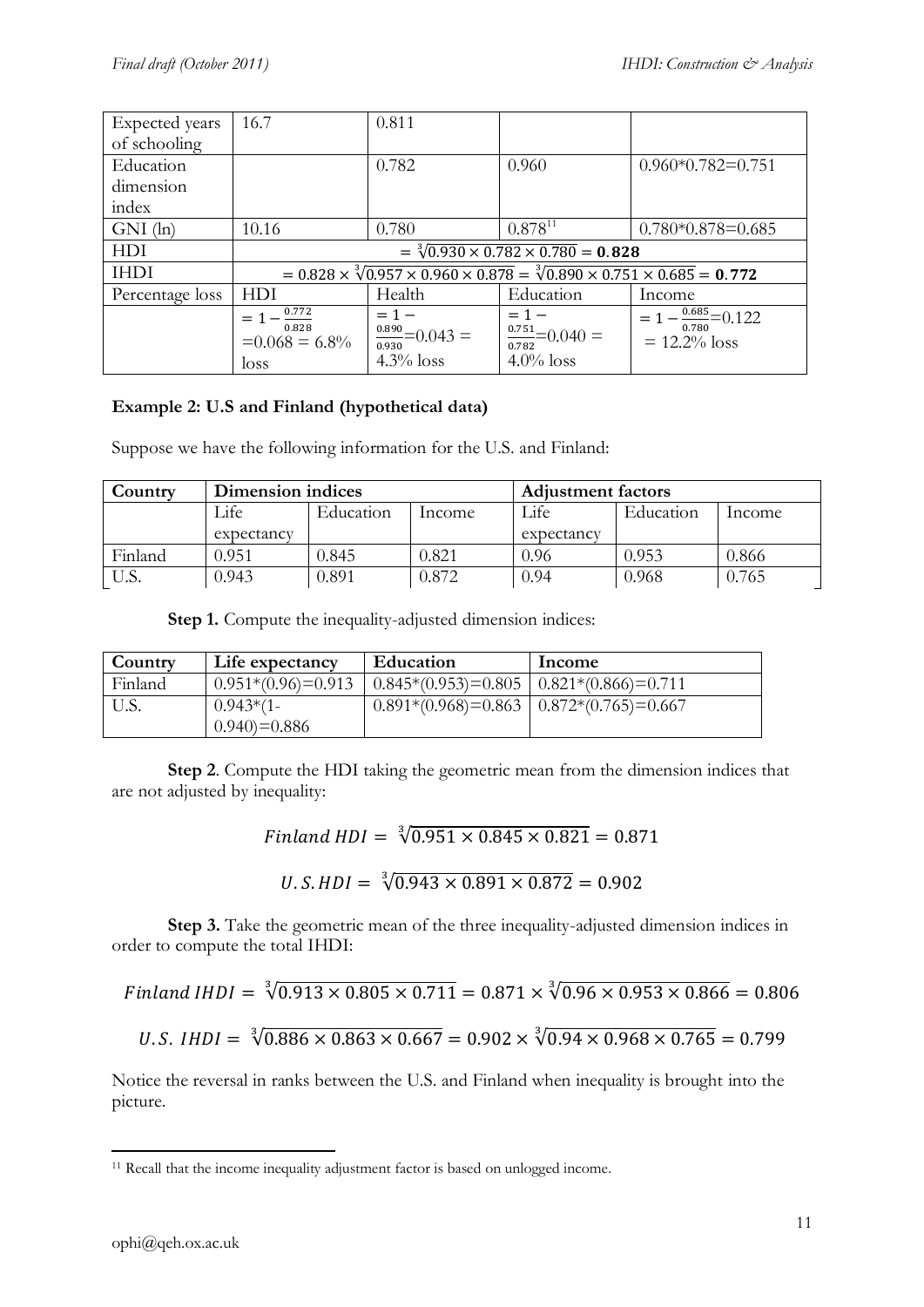**Step 4.** Compute the percentage loss:

Once we have both the IHDI and the HDI we can compute the losses attributable to inequality for both countries:

$$
Percentage Loss = 1 - \frac{IHDI}{HDI}
$$
  
Finland Loss = 1 -  $\frac{0.806}{0.872}$  = 7.5%  

$$
U.S. Loss = 1 - \frac{0.799}{0.902}
$$
 = 11.4%

### **3.4 Interpreting IHDI results**

As discussed previously, the HDI can be viewed as an index of "potential" human development that would be obtained if existing achievements were distributed equally. This can be quite a helpful way of looking at things, for the HDI averages the achievements of all people, without regard to inequality. In contrast, the IHDI reflects the level of human development that the average person experiences, given the inequality in the distribution of achievements across people. It is thus a more accurate reflection of the level of human development people enjoy.

The IHDI is precisely equal to the HDI when there is no inequality in the distribution of achievements between people in society, and will fall below the HDI as inequality rises. The loss in potential human development due to inequality is the difference between the HDI and IHDI, and is often expressed as a percentage.

## **4. POTENTIAL INNOVATIONS**

The global IHDI can be used for international comparisons. But in many cases, other indicators may be more relevant to a country context. So a national team may use alternative dimensions and indicators to capture context-specific inequalities in a national IHDI. National-level exercises may provide more accurate information in certain areas when the limitations imposed by international comparability do not apply, such as work, violence or empowerment. National-level adaptations of the global IHDI might also be used to compare the inequalities in different subpopulations within a country (provided that the appropriate data are available).

The IHDI is easy to adapt (if data are available and as long as calculations adhere to sound statistical principles) as the functional form underpinning the index can easily incorporate more indicators and dimensions (in line with modifications of the HDI for national contexts). Below are some examples.

## **4.1 Regional adaptation: Latin America Regional HDR 2010**

The *Regional Human Development Report for Latin America and the Caribbean* (RBALC) 2010<sup>12</sup> shows clearly how the IHDI can be adapted to incorporate regionally important concepts. Significant and persistent inequality, accompanied by low social mobility, has led the region to fall into an "inequality trap"—a vicious circle that is difficult to break. Focusing on the intergenerational transmission of inequality, the report champions a new approach to understanding and tackling

<sup>12</sup> "Acting on the future; Breaking the intergenerational transmission of inequality," UNDP. Latin America and Caribbean. 2010: [http://hdr.undp.org/en/reports/regional/latinamericathecaribbean/idhalc\\_en\\_2010.pdf](http://hdr.undp.org/en/reports/regional/latinamericathecaribbean/idhalc_en_2010.pdf)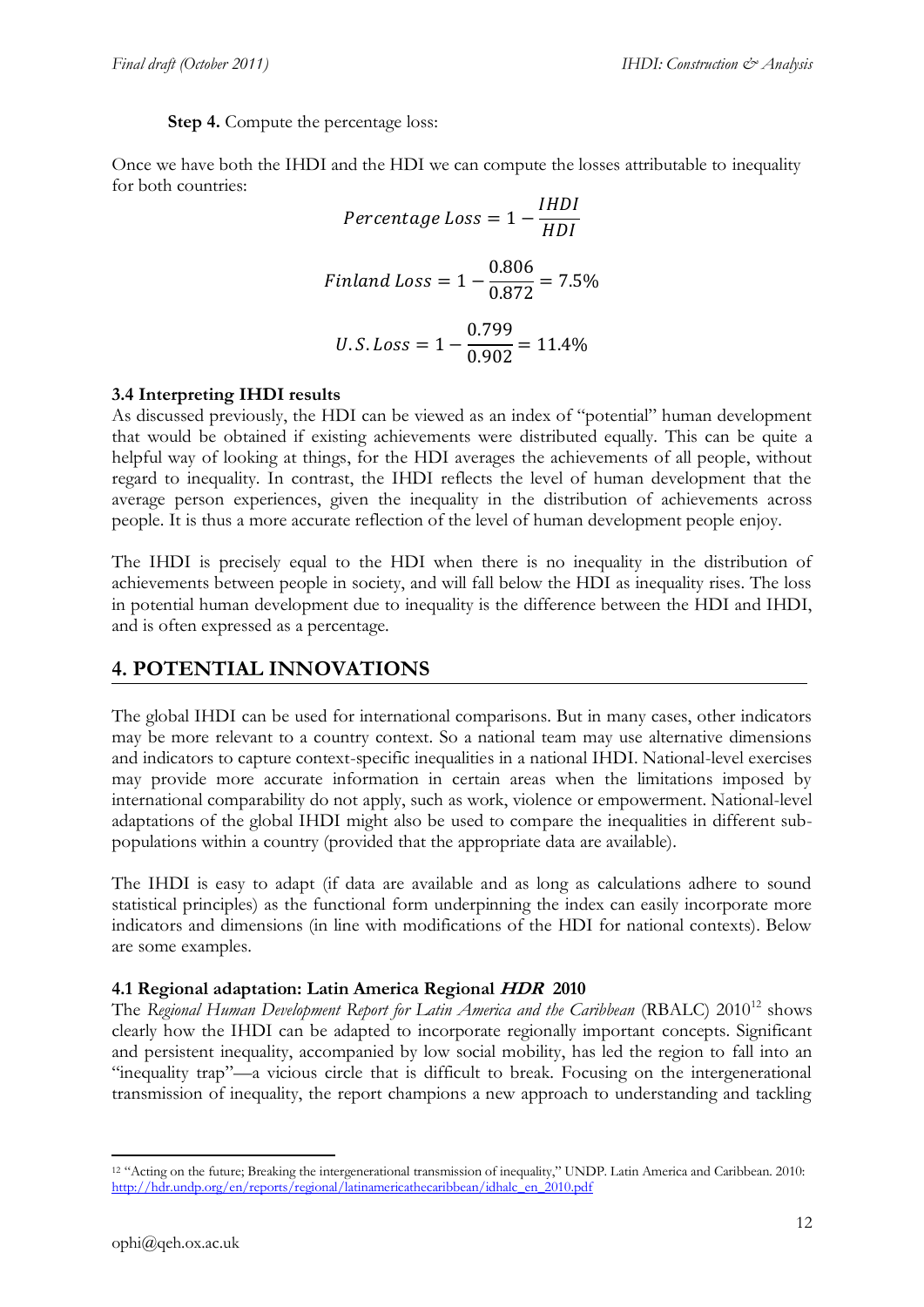the prevailing inequality in terms of human development in Latin American and Caribbean countries.

Produced after several years of consultation, the report adapts the IHDI methodology used in the 2010 *HDR*. National and international agencies, universities, think tanks and civil society organisations were all consulted and a common thread emerged: the desire to understand persistent inequality in the region and determine the policy efforts required to fight it.

Though inequality has been explored in the region before, the IHDI provided an innovative technology with a new set of insights. Since the IHDI allows societies to set the level of inequality they consider important, this report set a parameter of aversion to inequality of  $\alpha = -1$ , reflecting a high concern for inequality in the societies considered.

The report used household survey indicators for 18 countries in the region, including per capita annual household income and literacy of household members. But different indicators to those used in the *HDR* 2010 were also incorporated. For instance, enrolment rates were not used, and data on accumulated years of schooling for household members age seven or older was used instead. Additionally, information on life expectancy was not available at the household level, so the health index used household access to toilet and drinking water as indicators of adequate sanitation and health.

The report then breaks down inequality in the region to examine gender, ethnicity, age, geographical areas, income distribution and public social spending. The report is also innovative in bringing to the table new dimensions of inequality: autonomy and agency of individuals. In terms of findings, Bolivia, Nicaragua and Honduras were the countries found to be most greatly penalized due to inequality in the report.

The challenge of inequality is, of course, not the same across all Latin American and Caribbean countries. But the intense debate stimulated by RBLAC helped build capacity in analysing the region and paved the way for a common understanding of how human development is undermined by inequality. $13$ 

## **4.2 National adaptation: Mexico National HDR 2010**

The 2010 Mexico *NHDR*<sup>14</sup> provides an alternative picture of how the IHDI can be adapted—in this instance to focus on the achievements of the indigenous population. For this purpose, the team created HDIs for each municipality. Each state was treated like a country and the municipalities treated as individuals. Each municipality in this example has in effect two "people" within it—one representing the indigenous population and one representing the non-indigenous population. And a HDI was computed for each. For each Mexican state an IHDI was then computed so that the state HDI would be penalized by inequalities in human development across the state's municipalities.

For the long and healthy life dimension, this report used the probability of surviving the first year, instead of life expectancy. For knowledge, the municipal-level enrolment and literacy rates were considered, and for decent standard of living, the average yearly per capita purchasing power parity (PPP) income was used as a municipal equivalent to per capita GDP.<sup>15</sup>

<sup>-</sup><sup>13</sup> Further examples can be found on page 132 of the regional report.

<sup>14</sup> "Informe sobre Desarrollo Humano de los Pueblos Indígenas en México," UNDP. Mexico. 2010:

http://hdr.undp.org/en/reports/national/latinamericathecaribbean/mexico/name,15333,en.html

<sup>15</sup> Per capita GDP was used to calculate the standard of living dimension of the HDI until the 2010 HDR. Thus, when the Mexico team decided to replace it with an alternative income measure, the exercise was innovative. See the "Training material for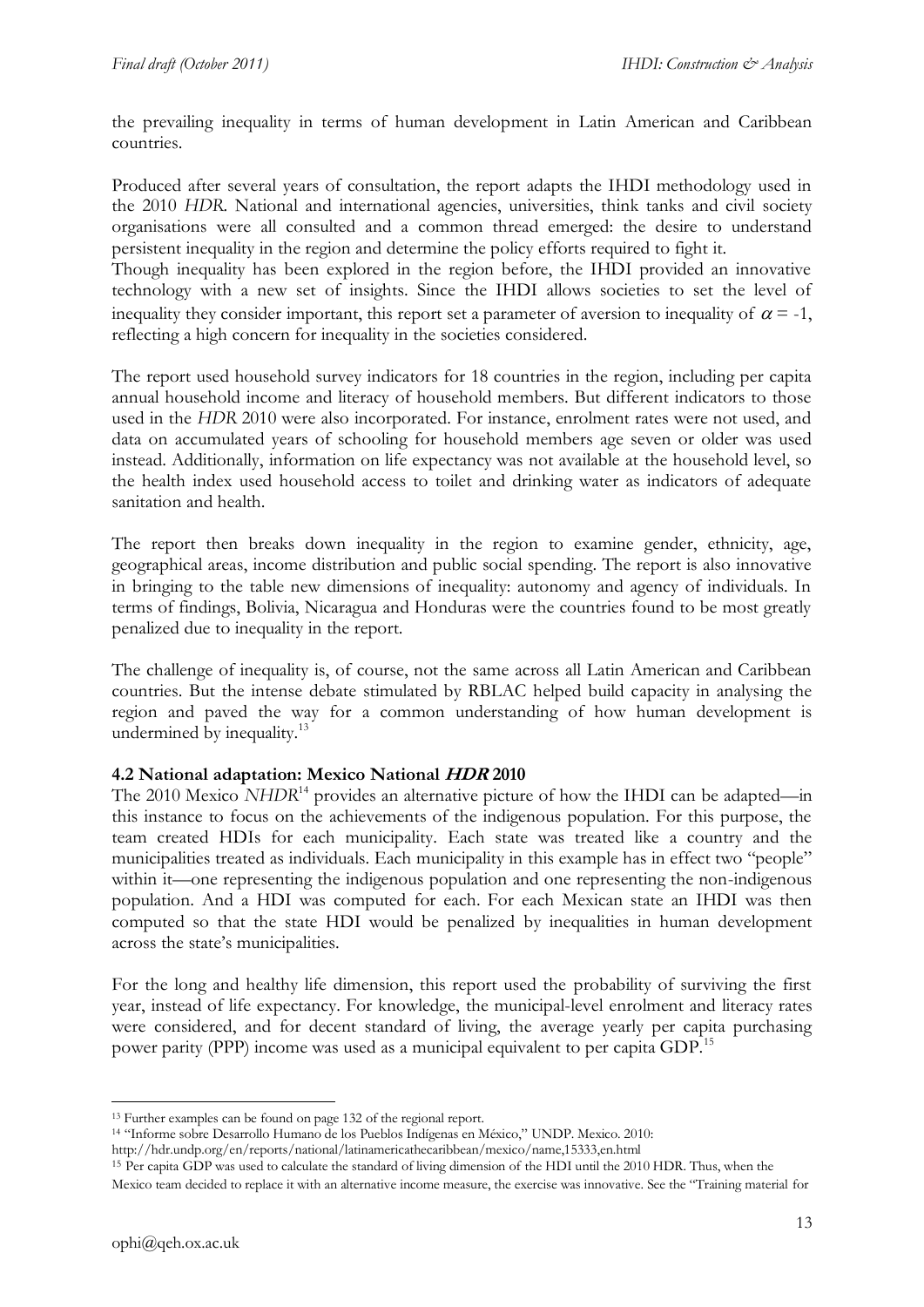Another innovation of the Mexican report was that, unlike the global IHDI, the authors chose three inequality aversion parameters and used them to create three inequality measures from the Atkinson family (further details on this can be found in Section 3 on measurement above). For instance, instead of setting the inequality aversion parameter at  $(1-\alpha) = 1$  (corresponding to the geometric mean) they used parameters of  $\alpha = -1$  and  $\alpha = -2^{16}$ . These penalize inequality more strongly. All of these measures can be used to measure the loss in average human development due to the presence of inequalities.

## **4.3 Potential data sources**

National-level IHDIs that estimate sub-national distributions of achievements are likely to need different data sources than the global IHDI. Often the health data used for national estimations may not be available for sub-national samples. In that case alternative health indicators which are measured as continuous variables are needed. One such candidate is the Body-Mass-Index (BMI), which proxies for health problems related to being both underweight and overweight (yet BMI does not always indicate presence of malnutrition in adults). Alternative indicators at the household level could be drawn from Demographic and Health Surveys or Multiple Indicator Cluster Surveys (for instance, under-5 child mortality rate by geographic region).

Education data, in turn, could be obtained from municipal-level enrolment and literacy rates. Finally, the average yearly per capita income can be used as income data. All of these variables need to be prepared properly for distributional analysis (see section on data preparation in 3.1, above).

## **5. ANALYSIS AND DATA PRESENTATION**

The IHDI provides important information that can help inform inequality reduction policies. This information can also be used to evaluate the impact of such polices. The global IHDI uses national level data. It can be used to compare inequality between countries or international regions; the dimension-specific inequalities can also be analyzed, as can the relationship between the level of HDI and the levels of inequalities both in one period and across time. If the data are representative by sub-national regions or other groups, then different IHDIs can be constructed for each within-country region, and inequality losses can be compared across regions.

The IHDI does not consider whether it is the same or different people who find themselves at the bottom of the distribution in the dimension indices. This is of course because different data sources are used for each of the dimension indices.

## **5.1 Potential analysis**

The following examples help to illustrate some of the analysis that can be performed using information provided by the IHDI.

First, one can report the average loss in the HDI due to inequality*.* For example, in 2010 the world's average loss to potential HDI value due to inequality in the distribution of achievements in the dimension indices was about 22 per cent. That is, adjusted for inequality, the global HDI

Producing National Human Development Reports: The Human Development Index" section in this primer for an account of the changes introduced in HDI in the 2010 HDR.

<sup>16</sup> For a more in-depth discussion on general means, and the geometric mean in particular, see box 1 in the "Training material for Producing National Human Development Reports: The Human Development Index" section in this primer.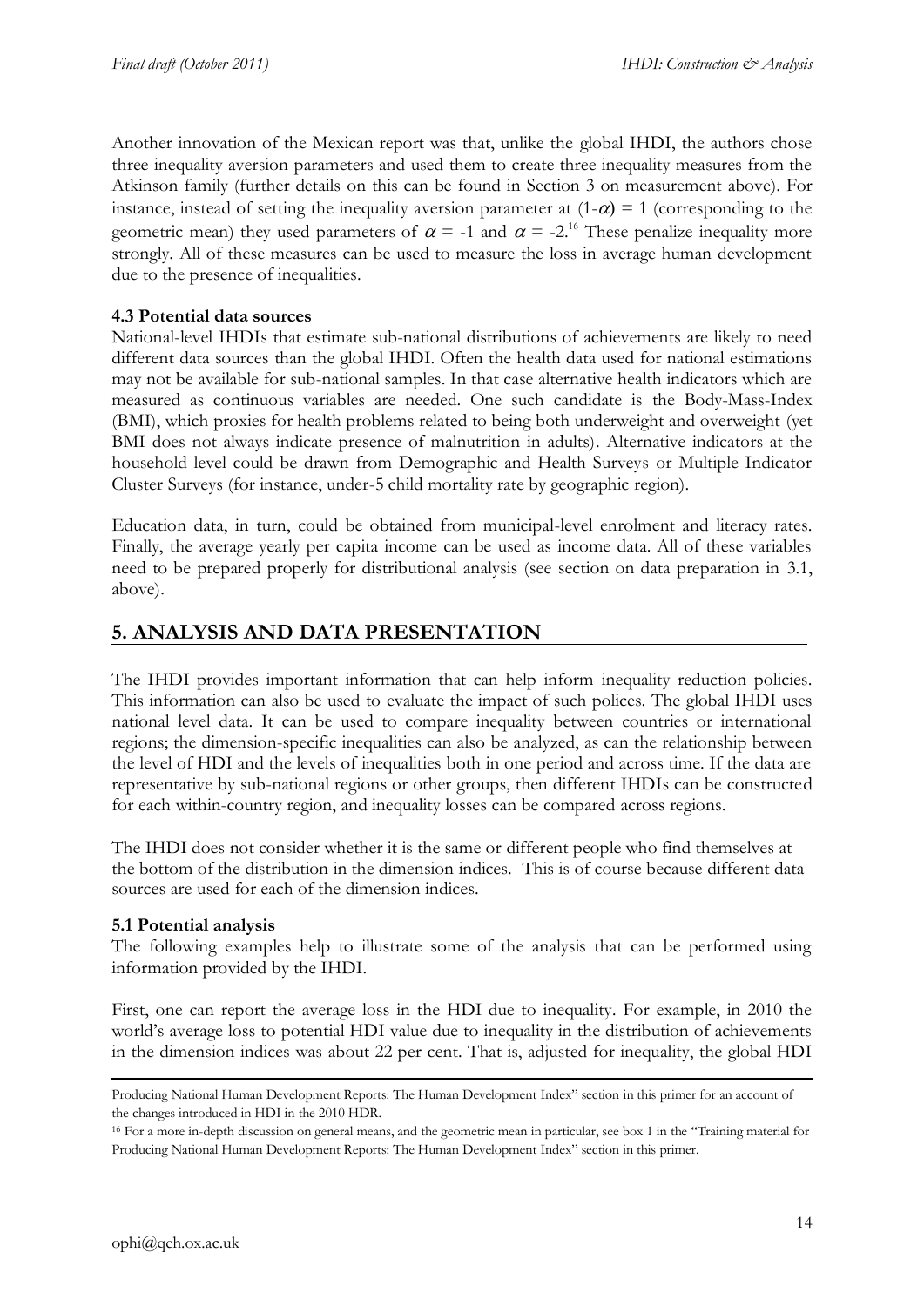of 0.624 in 2010 would fall to 0.489, which represented a drop from the high to the medium HDI category.

Second, one can identify **regions or nations with lower and greater percentage losses** due to inequality. For example, in 2010, HDI losses due to inequality range from 6 per cent (Czech Republic) to 45 per cent (Mozambique), with four out of five countries losing more than 10 per cent, and almost two out of five countries losing more than 25 per cent.

Third, one can identify any **associations between overall HDI level and inequality losses**. For example in 2010, countries with lower HDI scores tended to have greater inequality in more dimensions—and thus larger losses in human development—although there was much variation. For instance, among the low HDI countries, Mozambique lost more than 45 per cent of its HDI value, whereas Ghana lost 25 per cent. Among the high HDI countries, Peru lost 31 per cent compared with 8 per cent for Ukraine. The highest loss among developed countries was for South Korea, which lost almost 17 per cent.

Fourth, one can identify which **countries suffer large losses in all dimensions**. In 2010, Sub-Saharan African countries had substantial inequality in all three dimensions. South Asia shows high inequality in health and education: India's loss in HDI is 41 per cent in education and 31 per cent in health and income. Considerable losses in the Arab States can generally be traced to the unequal distribution of education. Egypt and Morocco, for example, each lose 28 per cent of their HDI largely because of inequality in education. In other regions the losses are more directly attributable to inequality in a single dimension.

Meanwhile, people in high and very high human development countries experienced the **least inequality in human development**. East Asia and the Pacific also does well, particularly in access to healthcare and education, and formerly socialist countries in Europe and Central Asia still have relatively egalitarian distributions across all three dimensions.

Fifth, by calculating the IHDI at different points in time, **changes in different aspects of inequality can be estimated and compared**. For example, between 2000 and 2005 Brazil's HDI losses due to inequality fell from about 31 per cent to 28.5 per cent, given declines in inequality across all the dimensions, and fell by 3 percentage points in health and 2 percentage points in education and income. Note that such comparisons will be influenced by the comparability of the data used to compute inequality.

Sixth, **inequality losses from standard of living can be compared to those in health or education, for different countries or groups of countries**. Here, however, the comparisons must adequately incorporate into the analysis the differential treatment of income.

Seventh, if the survey data are representative for different social or cultural groups, then the IHDI can be used to **complement analyses of horizontal inequalities** (inequalities between culturally formed groups—ethnic, racial, regional, etc., instead of between individuals).<sup>17</sup> The IHDI penalises the HDI for the degree of inequality in each and every dimension across the whole population without dividing it into different sub-groups. Comparisons of IHDI computed for different population groups (e.g. defined by location, region, ethnicity, etc.) reflect differences in human development that take into account both group-specific average attainment and within-group inequality.

**<sup>.</sup>** <sup>17</sup> Stewart (2008).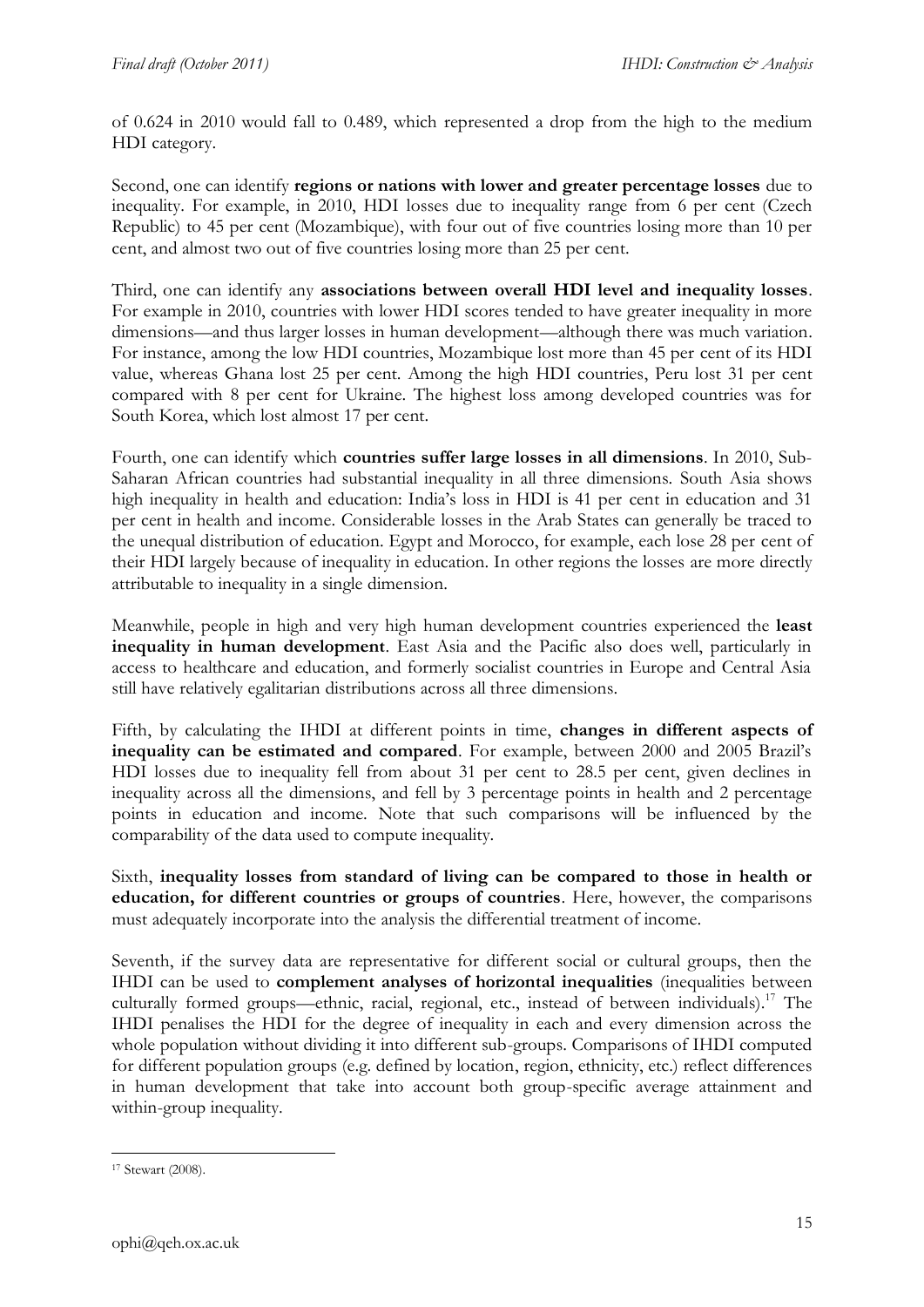If one is solely concerned with horizontal inequalities on average attainments, and does not want within-group inequalities to play a role in the comparison, then a simple comparison of subgroup HDIs would be more appropriate. A comparison of sub-group HDIs compresses withingroup inequalities and focuses on between-group inequalities of group-specific human development, as measured by the HDI. These two options are discussed, for instance, in the 2010 Mexico *HDR* focused on indigenous populations. Note that to compute HDI and IHDI for population sub-groups, some health variable other than life expectancy must normally be used—such as under-5 child mortality.

### **5.2 Creative data presentation**

For all of the seven comparisons above, creative graphics can transform even sophisticated comparisons into powerful policy messages. For example, in 2010, the IHDI results were presented alongside the HDI results to highlight losses due to inequality. Interesting comparisons involve cases in which different levels of HDI come along with different levels of IHDI. For instance, in figure 2 below, taken from the 2010 *HDR*, pairs of countries with similar HDI but different IHDIs were compared so that the reduction of human development due to inequality stands out.

#### **Figure 2. Inequality has large impacts on human development**





Source: *HDR* 2010, Figure 5.1, p. 88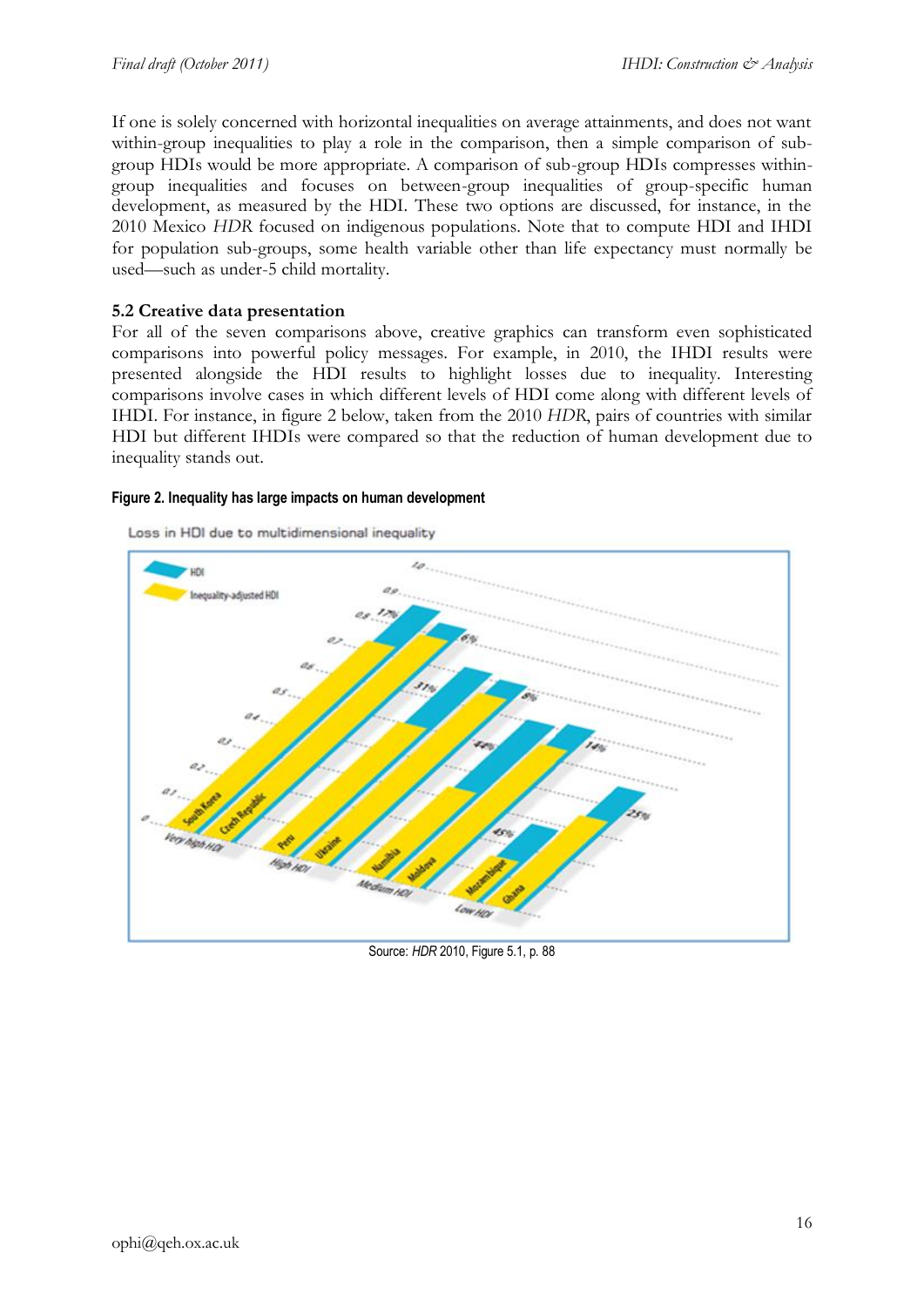Another interesting graphical presentation is that of the total inequality losses (by country or by region) decomposed by dimension-specific losses due to inequality. The decomposition is easy to compute relying on the fact that the total loss (see equation in Step 3 of Section 3.1 on measurement above) can be reasonably approximated by the arithmetic sum of the dimensionspecific losses, each of which is reflected in the percentage loss per dimension, as shown in the Slovenia example. But note that the percentage loss can also be obtained directly, because its value is one minus the Inequality Adjustment Factor, which is equal to the Atkinson measure,  $A_x$ , for each specific dimension.

Figure 3 taken from the 2010 *HDR* provides a good example of total losses due to inequality as decomposed in terms of losses by dimensions of human development. Interestingly, the main sources of total inequality loss vary by region. For instance, while education is a more important source of loss in the Arab States and in South Asia, living standards are more important in Latin America and the Caribbean, and health is more important in Sub-Saharan Africa. The same data can also be presented through other graphics such as pie charts.

#### **Figure 3. People in Sub-Saharan Africa, South Asia and Arab States lose most from inequality in human development**



Loss in the HDI and its components due to inequality, by region

Source: *HDR* 2010, Figure 5.2, p. 88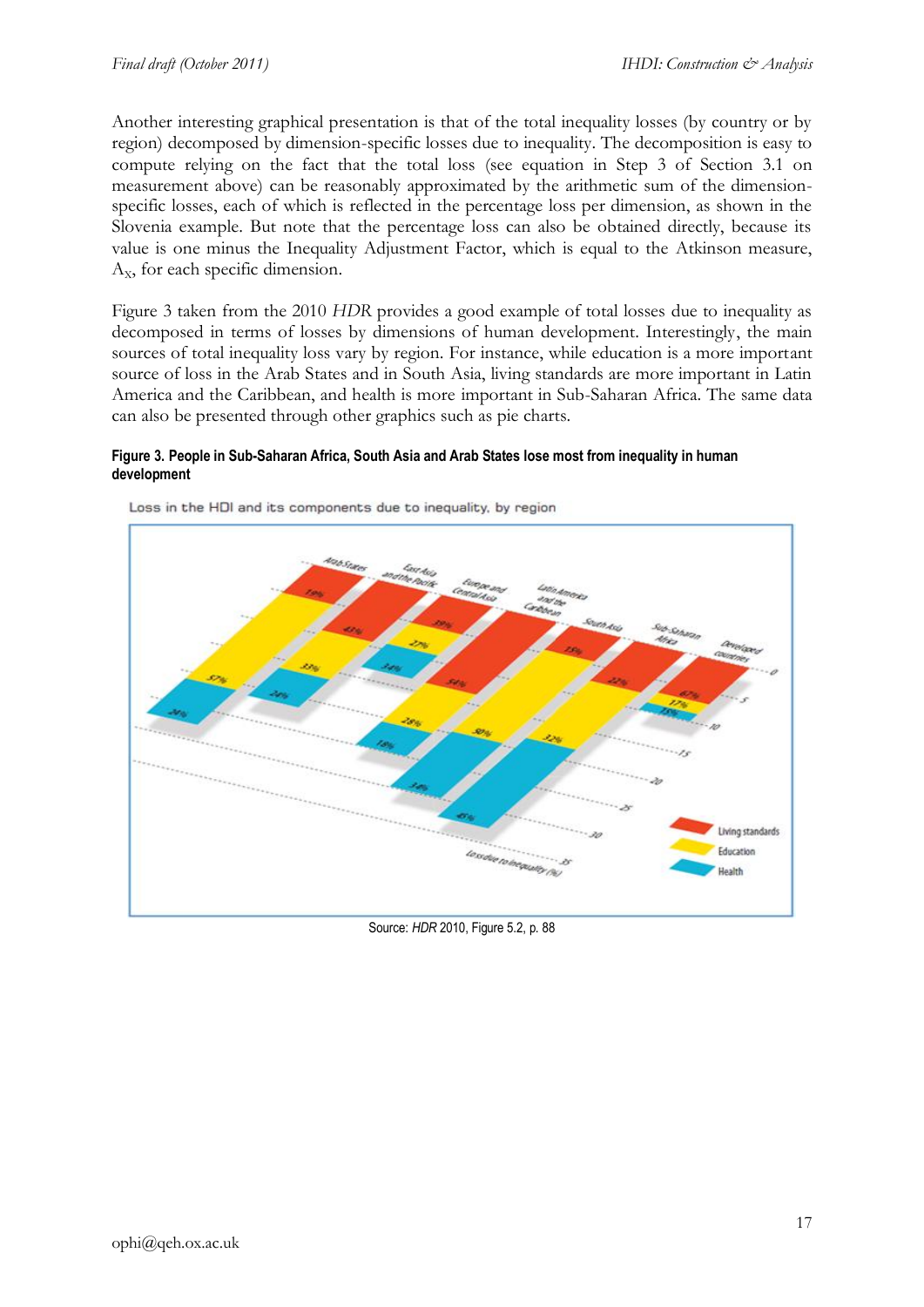# **6. LIMITATIONS OF THE IHDI**

The IHDI captures the inequality in distribution within the HDI dimensions, as well as (like the HDI) across the dimensions. However, there are a number of caveats, such as:

- The IHDIs prepared with income data are not strictly comparable with those prepared with consumption data, imputed data or quantile data.
- The IHDI value is sensitive to the lower bound. Thus it is sensitive to the values used to replace zero or negative values in income and education. The replacement values (the lower bound) needs to be justified as a natural zero, and sensitivity tests need to be performed.<sup>18</sup>
- The IHDI reflects inequalities across the distribution, but does not indicate which people are at the lower end of the distribution in all three dimensions at the same time.
- The same variables could not be used for HDI and IHDI; hence the IHDI assumes that the inequality in the variables used are good proxies for the inequality in the HDI dimensional variables.

## **7. REFERENCES**

Alkire, S., and J. Foster. 2010. "Designing the Inequality-adjusted Human Development Index (IHDI)." Human Development Research Paper 28. UNDP, New York.

Atkinson, A. 1970. "On the Measurement of Economic Inequality." *Journal of Economic Theory* 2: 244-63.

Foster, J., L. Lopez-Calva, and M. Szekely. 2005. "Measuring the Distribution of Human Development: Methodology and Application to Mexico." *Journal of Human Development* 6: 5-29.

Harttgen, K., and S. Klasen. 2010. "A Household-based Human Development Index." Human Development Research Paper 22. UNDP, New York.

Kovacevic, M. 2010. "Measurement of Inequality in Human Development–A Review." Human Development Research Paper 35. UNDP, New York.

Stewart, F. 2008. "Horizontal inequalities and conflict: An introduction and some hypotheses." In *Horizontal Inequalities and Conflict: Understanding Group Violence in Multiethnic Societies,* ed., F. Stewart. New York: Palgrave Macmillan.

UNDP (United Nations Development Programme) Mexico. 2002. *Human Development Report Mexico.* UNDP, New York.

UNDP (United Nations Development Programme) Mexico. 2010. *Human Development Report of the Indigenous Peoples in Mexico: The Challenge of Inequality of Opportunities.* UNDP, New York.

UNDP (United Nations Development Programme) Regional Bureau for Latin America and the Caribbean. 2010. *Regional Human Development Report for Latin America and the Caribbean. Acting on the Future: Breaking the Intergenerational Transmission of Inequality.* UNDP, New York*.*

**<sup>.</sup>** <sup>18</sup> See Kovacevic (2010) for a discussion on sensitivity analysis of the IHDI.